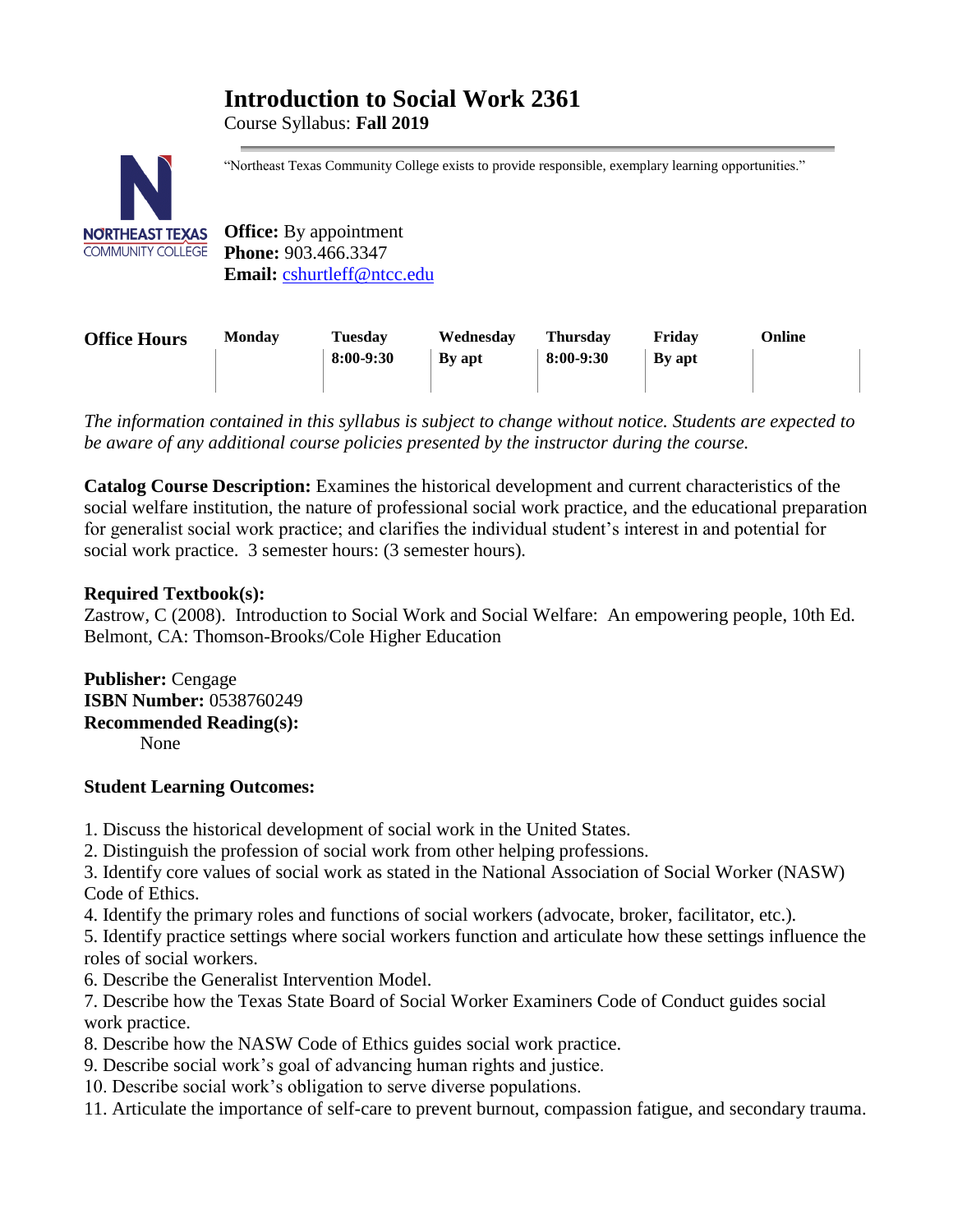# **SCANS Skills:**

# $N/A$

# **Evaluation/Grading Policy:**

| Mid-term Exam<br>Final Exam                                                     | 100 points<br>100 points |
|---------------------------------------------------------------------------------|--------------------------|
| Integrative Project: Field of Service Visit and<br>Interview with Social Worker | 200 points               |
| Discussion Boards/Attendance and Participation                                  | 100 points               |
| <b>Total Possible</b>                                                           | 500 points               |

Grading and evaluation--In general, a course grade of a "C" represents an acceptable level of work. A course grade of "B" represents a substantial effort and achievement. It is clearly a grade for the better than average product and effort. An "A" is awarded only in the case of both outstanding efforts and quality in the required products.

The grades will be awarded on the following basis:

 $A = 90\%$  to 100% of possible points  $B = 80\%$  to 89% of possible points  $C = 70\%$  to 79% of possible points  $D = 60\%$  to 69% of possible points  $F = 59\%$  and below of possible points

#### **Tests/Exams:**

There will be two tests (100 points each). Everyone must take the final exam. Exams will consist of multiple choice, matching or definitions, and short essay questions.

Make-up examinations, as a rule, will not be permitted, unless the student's absence is excused in advance.

A grade of incomplete ("X") will not be given unless the student contacts the instructor to make special arrangements for making up required work. Only emergency situation that prohibit the student from completing the course as planned will warrant consideration of the grade of "X".

# **Mid-term: October 8th Final: December 10th**

# **Assignments:**

All written assignments should be typed (12-point font), double-spaced, with one inch margins, a title page and stapled. Students are encouraged to submit written work that has been spell-checked and is free of grammatical errors. Students are expected to use APA style when citing reference materials. Students are advised that points will be deducted if these criteria are not met.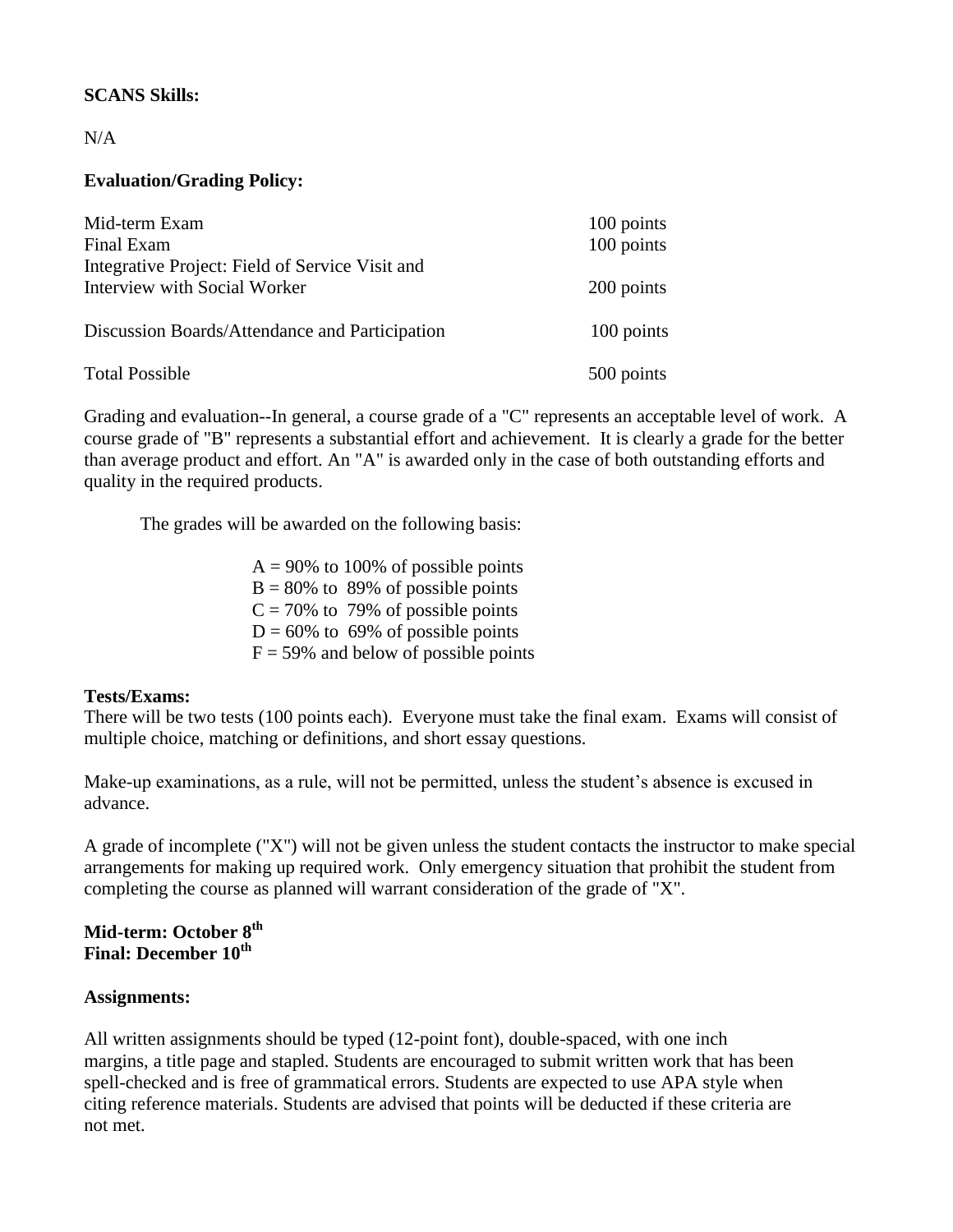# INTEGRATIVE PROJECT: FIELD OF SERVICE VISIT AND INTERVIEW WITH SOCIAL WORKER

- Value: 200 pts.

# **DUE November 5th**

The purpose of this assignment is to give the student an opportunity to experience the role of helper through a face to face interview with a social worker in a service field. Select a field of social work service such as poverty, homelessness, health care, mental health, children and families, adolescents, minorities, immigrants and other oppressed populations, substance abuse and addiction, and the elderly for an in-depth study. Identify the population or field of service that interest you as a future social worker. Once you have identified the population, identify a BSW or MSW practitioner in the community who works with this population and arrange to interview her/him. The practitioner must be a social worker. The student will write a 4-5 page paper over the agency and the interview with the social worker. Guideline provided in class.

DISCUSSION BOARDS/ATTENDANCE AND PARTICIPATION - Value: 100 points

#### **Due various dates throughout semester**

Each student will participate in the learning process by participating in various discusion boards, classroom discussion and activites. Assigned throughout semester.

#### **Other Course Requirements:**

 $N/A$ 

# **Student Responsibilities/Expectations:**

Students are expected to attend class, reflecting responsibility which is inherent in the development as a social work professional. Roll will be taken regularly. Students who are tardy to class will be counted as absent unless they notify the instructor otherwise. NTCC policy regarding attendance will be upheld. Students are allowed two absences (excused or unexcused) without any penalty. Ten (10) points will be deducted for additional absences, beginning with the third absence. If a student misses more than three classes, he/she should drop or withdraw from the class until such a time that consistent attendance is possible. Students will "university approved" absences will be allowed to make up any missed work, but will still have the aforementioned points deducted (due to an inability to "participate" in classes from which the student is absent).Students are asked to turn off their cell phones and any other electronic devices during class.

# **NTCC Academic Honesty Statement:**

"Students are expected to complete course work in an honest manner, using their intellects and resources designated as allowable by the course instructor. Students are responsible for addressing questions about allowable resources with the course instructor. NTCC upholds the highest standards of academic integrity. This course will follow the NTCC Academic Honesty policy stated in the Student Handbook."

#### **Academic Ethics**

The college expects all students to engage in academic pursuits in a manner that is beyond reproach. Students are expected to maintain complete honesty and integrity in their academic pursuit. Academic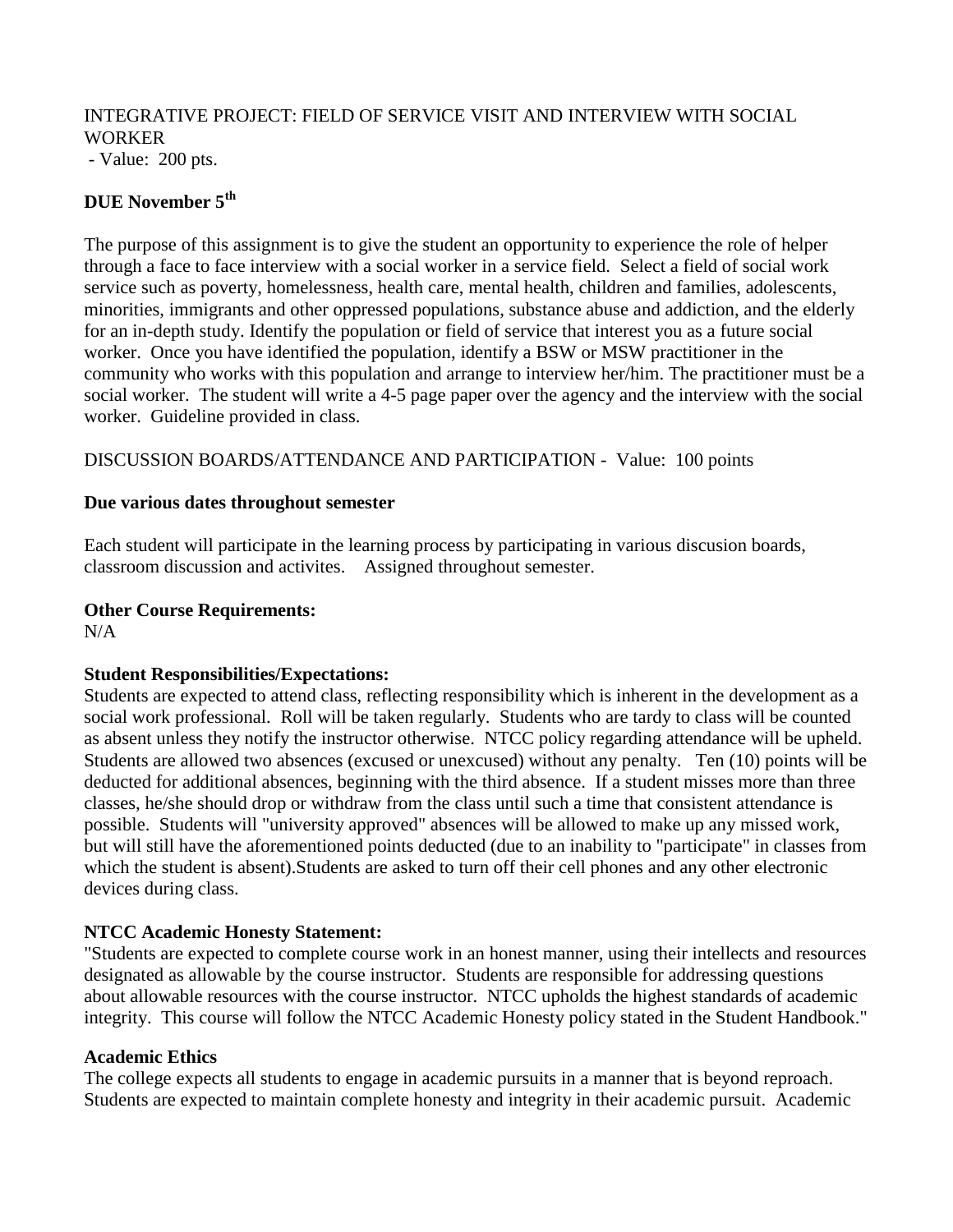dishonesty such as cheating, plagiarism, and collusion is unacceptable and may result in disciplinary action. Refer to the student handbook for more information on this subject.

#### **ADA Statement:**

It is the policy of NTCC to provide reasonable accommodations for qualified individuals who are students with disabilities. This College will adhere to all applicable federal, state, and local laws, regulations, and guidelines with respect to providing reasonable accommodations as required to afford equal educational opportunity. It is the student's responsibility to request accommodations. An appointment can be made with Katherine Belew, Academic Advisor/Coordinator of Special Populations located in the College Connection. She can be reached at 903-434-8218. For more information and to obtain a copy of the Request for Accommodations, please refer to the NTCC website - Special Populations.

# **Family Educational Rights And Privacy Act** (**FERPA**):

The Family Educational Rights and Privacy Act (FERPA) is a federal law that protects the privacy of student education records. The law applies to all schools that receive funds under an applicable program of the U.S. Department of Education. FERPA gives parents certain rights with respect to their children's educational records. These rights transfer to the student when he or she attends a school beyond the high school level. Students to whom the rights have transferred are considered "eligible students." In essence, a parent has no legal right to obtain information concerning the child's college records without the written consent of the student. In compliance with FERPA, information classified as "directory" information" may be released to the general public without the written consent of the student unless the student makes a request in writing. Directory information is defined as: the student's name, permanent address and/or local address, telephone listing, dates of attendance, most recent previous education institution attended, other information including major, field of study, degrees, awards received, and participation in officially recognized activities/sports.

#### **Other Course Policies:**

Students are asked to turn off their cell phones and any other electronic devices during class.

# **Lectures & Discussions:**

#### **Tentative Schedule**

Unit I-- Week 1 Review of Syllabus and Assignments, Introductions and Get acquainted

Unit II— Social Welfare: Its Business, History, and Future Read (Ch.1) Week 2

Unit III-- Social Work as a Profession and a Career Read (Ch. 2) Week 3 Movie (What do Social Workers do?)

Unit IV-- Generalist Social Work Practice Read (Ch. 3) Week 4 Rural Social Work

Unit V— Poverty and Public Welfare Read (Ch. 4)